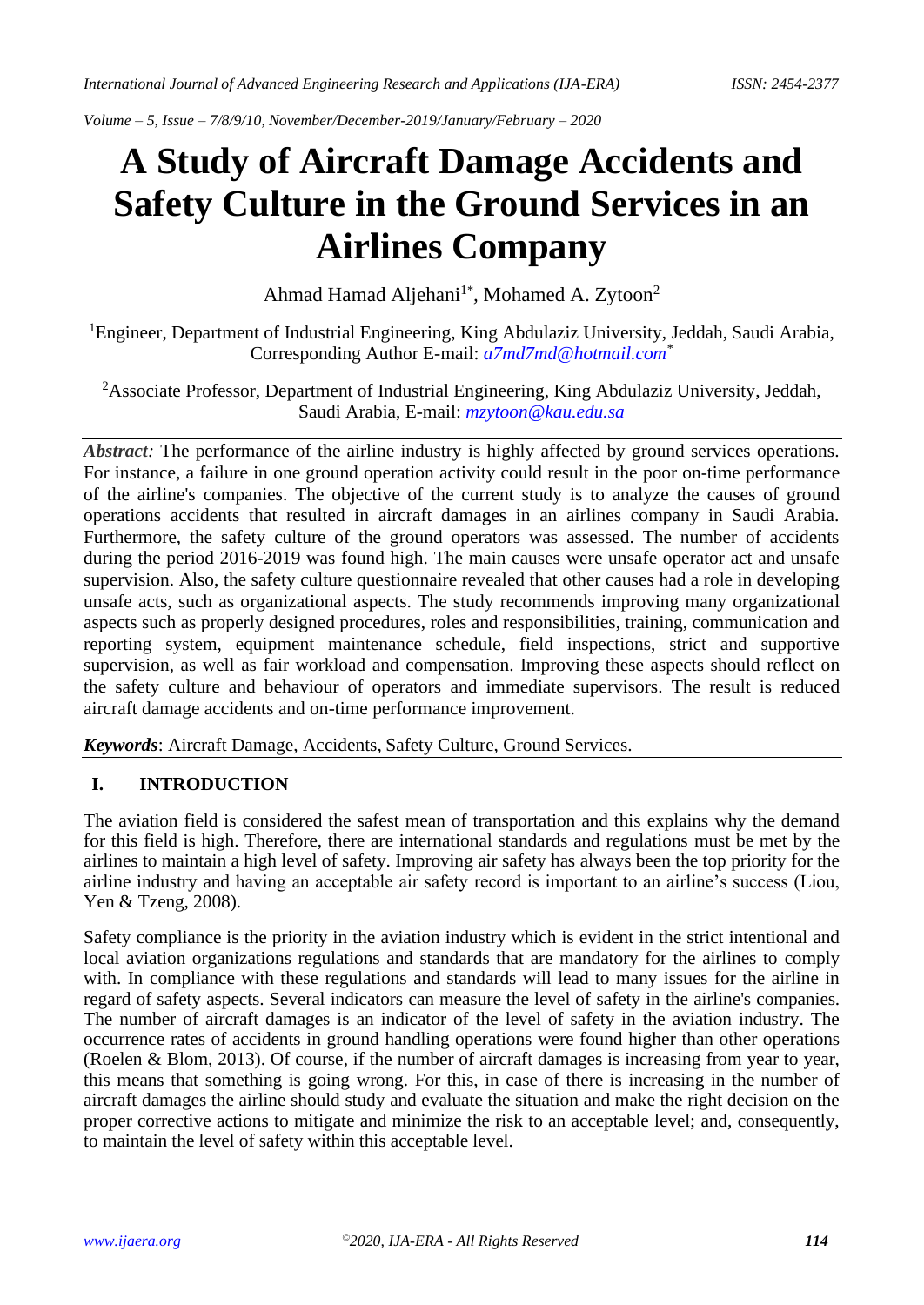The studied airlines' company (denoted by X Airlines Company) has two problems regarding the ground services activities. The first problem is that the number of known (or recorded) aircraft damages is gradually increasing from 2016 to present. The second problem is that, for one reason or another, there are unknown aircraft damages that are not reported to the concerned department. They are unexpectedly discovered before departure or after arriving to the next destination. In both cases, the outcomes are delays or time loss, due to the time consumed to fix the damages, and additional cost.

Most of the aircraft damages happen by a human (Shappell & Wiegmann, 1996; Shappell et al., 2007) while handling the arrival or the departure of the aircraft, especially the following activities: (a) using Ground Support Equipment (GSE) to serve the aircraft, the damage may happen in the GSE area, (b) doing pushback for the aircraft, and (c) loading and offloading Unit Load Device (ULD) or cargo.

Preparations for any departure and arrival flight passes through several activities from deferent departments to get the safe and on-time flight, however, all deferent teams/departments need to work as one team simultaneously to achieve the target. The cooperation between civil aviation (airport authority), customs, immigrations, flight operations (captain  $\&$  crew), maintenance (technical), and ground operations (ground services) is highly required for any flight. The current research focuses on the activities of ground operations department. Ground operations department has several activities that need to be done simultaneously or back to back (sequential) to prepare the flight for departure or arrival whereas each activity has lots of processes and all of these processes and activities have to be done according to the international airlines' standards. Incompliance to the standards may cause an accident and delay for the aircraft. The objectives of this study are to analyze the aircraft damages due to ground operations activities in X airlines company, as well as to assess the safety culture of the ground operations in a Saudi major airport.

# **II. METHODOLOGY**

The data of aircraft damage were collected for the years 2016-2019 from the company database. This period was selected because the number of aircraft damage increased from 2016 to 2019. The majority of analyzed accidents were related to loading and offloading in the cargo compartment of the aircraft.

The data were analyzed in terms of root causes where because classification was based on the IATA root cause classification, including organizational influences, unsafe supervision, unsafe act and preconditions of the unsafe act.

The study of the safety culture among ground handling operators and their supervisors/managers was implemented using a tailored safety culture questionnaire encompassing all aspects of safety culture that are deemed to be important in measuring the safety performance of the operators and managers. Furthermore, the safety management system of the ground handling operations was studied to uncover its strengths and weaknesses and to decide the areas of improvement.

# **III. RESULT AND DISCUSSION**

# *A. Aircraft damage accidents*

Table (1) presents the aircraft damage data during the period of the study (i.e., 2016-2019). There is an increasing trend over the three years 2016-2018. Although a decrease was observed in 2019, it is still higher than the first two years 2016 and 2017. Despite being a problem worldwide (Roelen & Blom, 2013), the number of accidents in this study was found higher than in other locations. The increased number of aircraft damage during ground operation is an indicator that an improvement is required in this regard, otherwise, more safety issues will certainly arise. Increased number of ground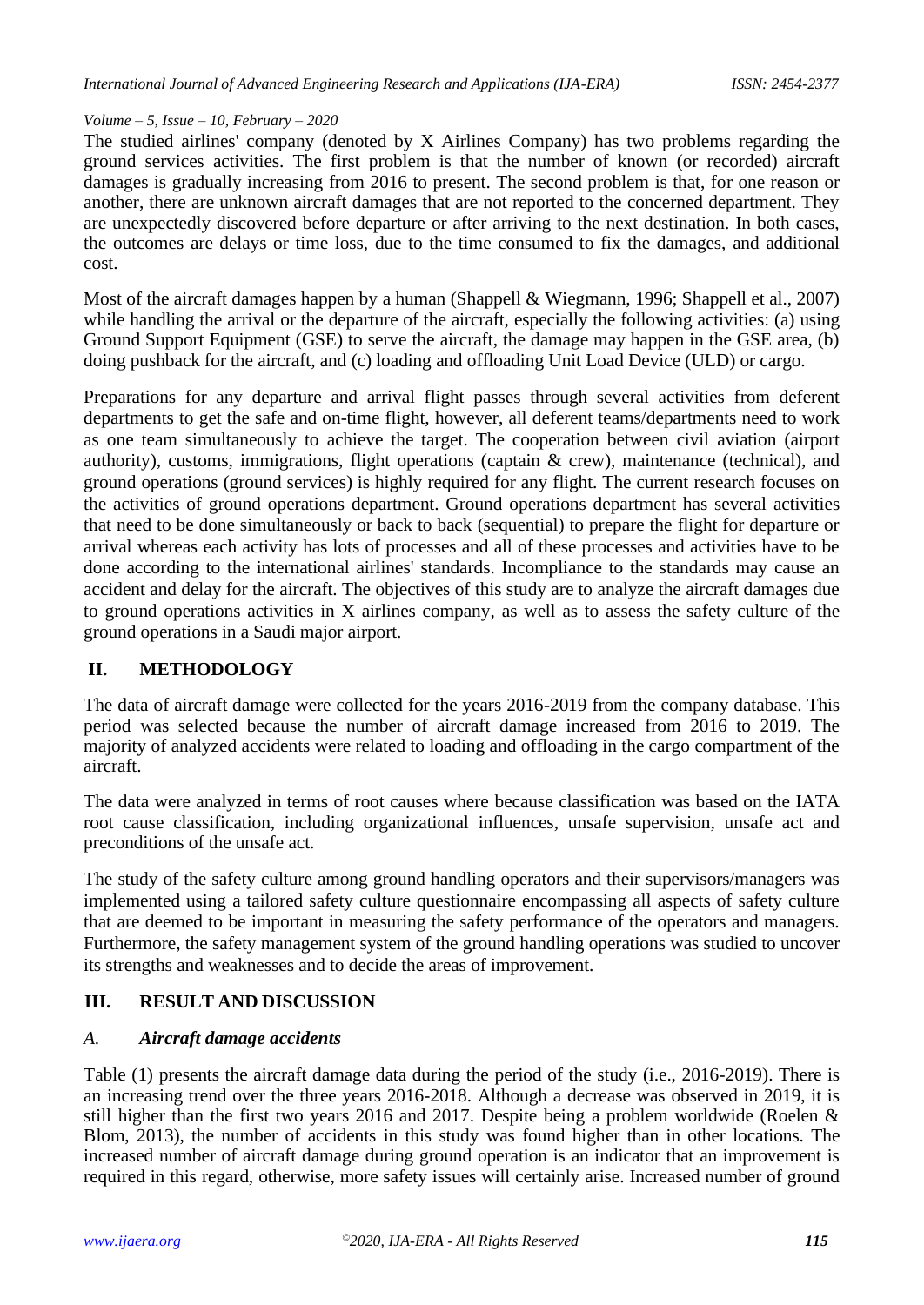aircraft damage is considered a high-risk factor for the passenger, employee and the company. Regarding the company, it will cause lost reputation, cost of delay, cost of maintenance/repairing, and cost of other probable consequences such as related flight accidents.

|                                                        | Numbers (and %) |              |              |              |                   |  |  |  |
|--------------------------------------------------------|-----------------|--------------|--------------|--------------|-------------------|--|--|--|
| <b>Item</b>                                            | 2016            | 2017         | 2018         | 2019         | <b>Totals</b>     |  |  |  |
| <b>Total number of</b><br>aircraft damage<br>accidents | 45              | 49           | 92           | 69           | 255               |  |  |  |
| Reported aircraft<br>damage accidents                  | 39(86.7%)       | $30(61.2\%)$ | 60(65.2%)    | 49(71%)      | 178<br>$(69.8\%)$ |  |  |  |
| <b>Unreported aircraft</b><br>damage accidents         | $6(13.3\%)$     | $19(38.8\%)$ | $32(34.8\%)$ | 20(29%)      | 77 (30.2%)        |  |  |  |
| <b>Domestic stations</b><br>damage accidents           | $33(73.3\%)$    | $39(79.6\%)$ | 76 (82.6%)   | 56 (81.2%)   | 204<br>$(80.0\%)$ |  |  |  |
| <b>International stations</b><br>damage accidents      | 12(26.7%)       | $10(20.4\%)$ | $16(17.4\%)$ | $13(18.8\%)$ | 51 (20.0%)        |  |  |  |

Table (1) shows that significant portions (average: 30.2%, range: 13.3-38.8%) of the damage accidents were not reported. This leads us to ask an important question of why the employee did not report all the ground aircraft damage. Is it something related to company procedures, supervision, communication or training? Most of the ground activities damage from 2016 to 2019 occurred in the cargo compartments which explain to us something is going wrong with loading and offloading activities and this is the weakest point in the ground operations activities. Loading and offloading include different items, for example, cargo shipments, passenger luggage, medical equipment and aircraft equipment.

The analysis of occurrence destination shows that most of the ground aircraft damage (average: 80%, range: 73.3-82.6%) took place inside kingdom (domestic stations) as presented in Table (1). In comparison to the international destination, the high percentage of aircraft damage accidents in the domestic destinations reveals that there are weaknesses that need to be discovered and solved.

As a first trial to find the root causes of such damage accidents, Table (2) shows that the main causes for aircraft damage are unsafe acts (average: 44.7%, range: 30.4-55.1%) and unsafe supervision (average: 44.7%, range: 38.8-51.1%). Small portions were attributed to organizational aspects (8.6%) and preconditions to unsafe acts (2%). Unsafe acts included mainly neglecting rules and procedures, and incorrect operations handling. On the other hand, unsafe supervision included mainly assigning the tasks to unqualified operators. These human factors causal factors can act as early warning signs of growing risks (Yan, 2014).

In a second trial, the root causes were discussed with the safety department personnel to explain their occurrence. Based on views of the safety personnel, the reasons of continuous occurrence of these types of damages were:

- The operator is not aware of the existing rules and procedures.
- The operator is not aware of the rules and procedures updates.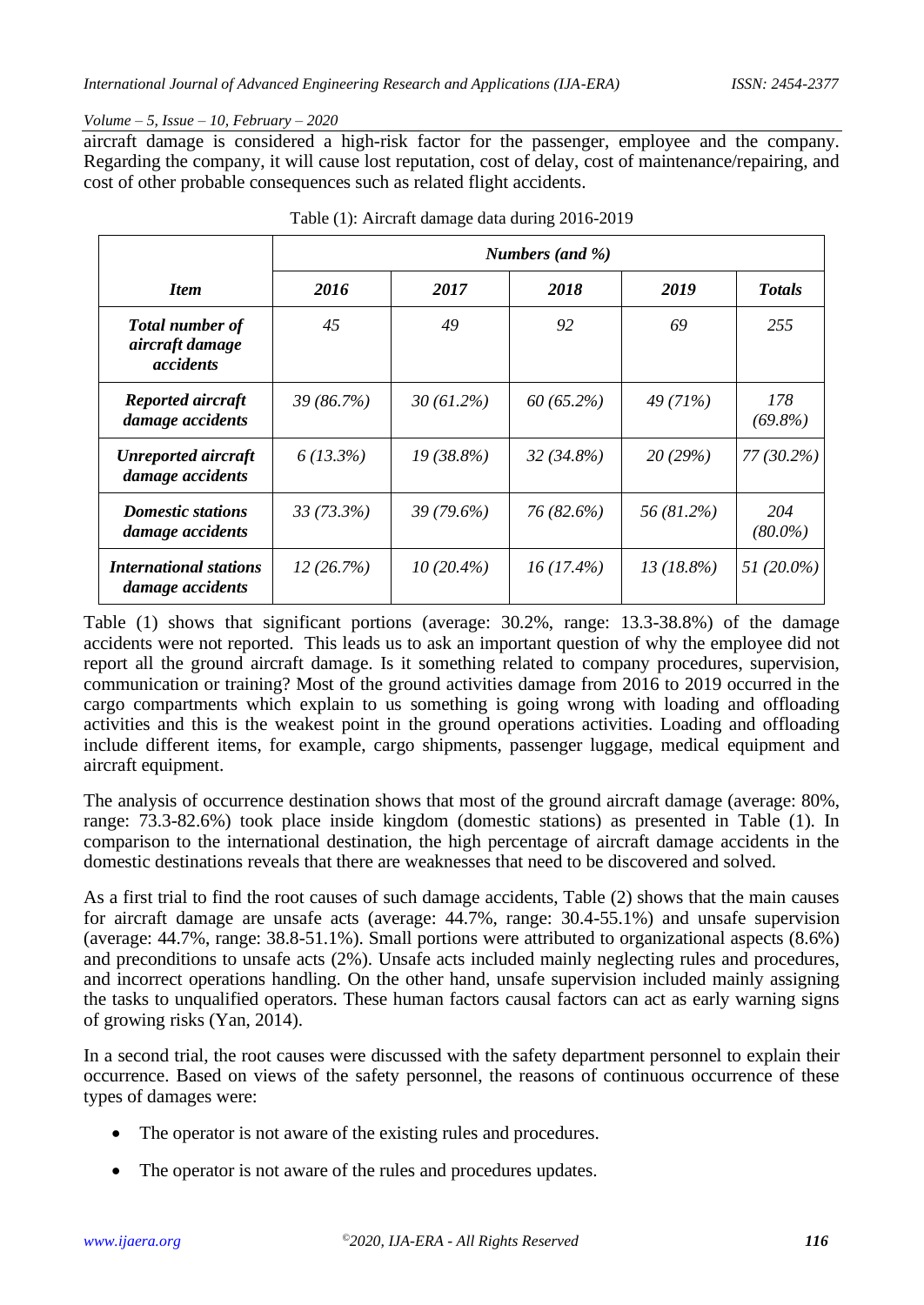- Improper training of operators.
- Supervisors sometimes enforce the operators to violate the rules to obtain on-time departure.
- Sometimes safety is not a priority for some operational staff.

For these, it was necessary to assess the safety culture of the operators by using a questionnaire design specifically for this purpose. The results are discussed in the following section.

#### *B. The safety culture of the ground operators*

This questionnaire is dividing into five items, the first part is the work environment, the second is training, the third is communication, the fourth is reporting and the last is equipment. This questionnaire has been distributed to 31 staff who are working in the ramp to serve aircraft. Among those who responded to the questionnaire, about 94% were full-time workers and 84% were working more than 8 hours per day. The ramp area is a very sensitive area that needs full concentration and readiness. However, working more than 8 hours in such a critical area is a risk factor due to physical fatigue and exposure to high thermal conditions in domestic airports. This situation may develop conditions that create an accident leading to aircraft damage.

|                                      | Numbers (and %) |              |              |              |               |  |  |
|--------------------------------------|-----------------|--------------|--------------|--------------|---------------|--|--|
| <b>Classification of root causes</b> | 2016            | 2017         | 2018         | 2019         | <b>Totals</b> |  |  |
| Unsafe acts                          | $23(51.1\%)$    | $25(51.0\%)$ | $28(30.4\%)$ | $38(55.1\%)$ | 114(44.7%)    |  |  |
| <b>Unsafe supervision</b>            | $18(40.0\%)$    | 19 (38.8%)   | $47(51.1\%)$ | 30(43.5%)    | 114(44.7%)    |  |  |
| <b>Organizational influences</b>     | $4(8.9\%)$      | $4(8.2\%)$   | $14(15.2\%)$ | $0(0.0\%)$   | $22(8.6\%)$   |  |  |
| <b>Preconditions for unsafe acts</b> | $0(0.0\%)$      | $1(2.0\%)$   | 3(3.3%)      | $1(1.4\%)$   | $5(2.0\%)$    |  |  |
| <b>T</b> otal                        | 45              | 49           | 92           | 69           | 255           |  |  |

Table (2): Root cause classification of aircraft damage accidents

*Work Environment:*

The work environment is the important factor for the success of any organization. The questionnaire results showed that, generally, 39% of the staff were not satisfied with the work environment. In details, the job responsibilities and procedures were not clear to 45% of the respondent operators, 61% of them were not satisfied with the salaries, and 45% of them were not satisfied with human resources rules and procedures. As a result of these, 22.6% of the operators reported that they were not following rules and procedures all the time. This result uncovers a risk factor in ground operation which is an unsafe act from operators which is evident in the records of aircraft damage accidents. However, the reasons behind unsafe acts should be understood. It seems from the responses of the participants that some organizational aspects need to be improved to enhance the safety culture of the operators. Examples of this are setting realistic and practicable rules, easy procedures and fair compensation.

## *Training:*

Training is required for all jobs, especially for the aviation industry to make sure that the operator implements the tasks safely and efficiently. In general, 39% of ground operators were not satisfied with the training policy. Also, 32% of them thought that the training they joined was not necessarily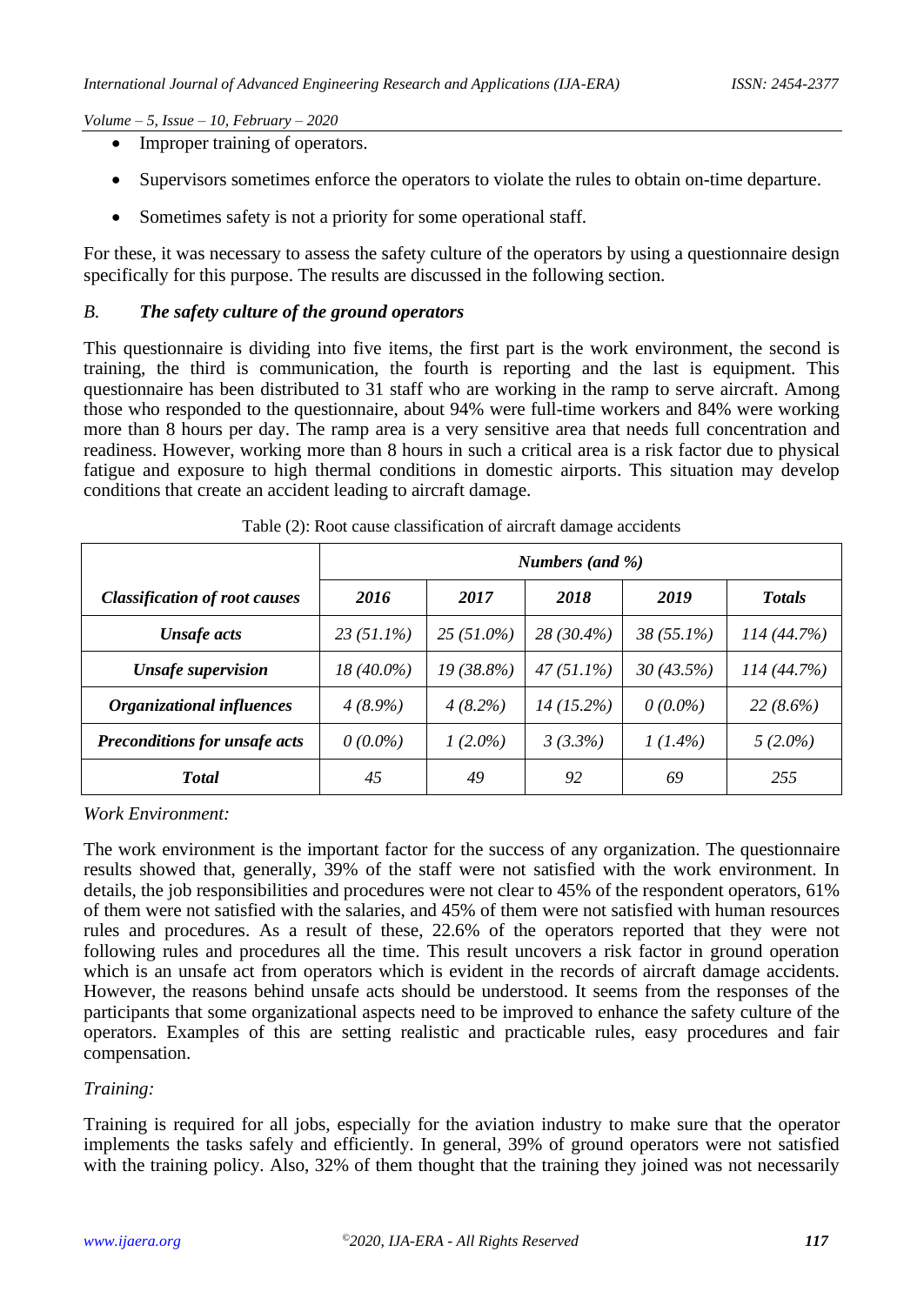matching the needs of their tasks. Besides, 35.5% of them reported that safety issues were not adequately covered in the training courses they joined. Furthermore, 52% of the operators believe that the chance to improve and develop their skills through training is limited. Despite the importance of training in the aviation industry, ground operators were found having inadequate access to training in other studies (Ek & Akselsson, 2007).

## *Communication:*

The communication is an essential way to communicate between the top management and the staff, and between different levels. Through excellent communication, the information will go smoothly to the concerned people and departments. Also, the managers/supervisors will be familiar with staff requirements. If there is a problem in the communication this will lead to failure in the operations. The results of the questionnaire showed that 65% of the staff had a feeling that the communication with the management is unsatisfactory to them, which could result in a feeling that lessening to them and paying attention to their thoughts are far less than needed. Besides, the communication between the teams when they are doing the job was poor according to 48.5% of the staff. Regarding the updated information and procedures to perform the tasks, 39% of staff said they cannot get the updated information easily. The studied airline company has ongoing safety awareness campaign. However, unfortunately, 45% of the staff did not attend. Furthermore, solving the obstacles by the company is slow or sometimes poor according to 61% of the staff.

## *Reporting:*

In case of there is an unusual situation or hazard, the formal way to inform the company should be through reporting. However, 29% of the staff are not aware of how to report such issues, and 42% of them believed that the reporting system is ineffective. In case the report is submitted, 48% and 42% of the staff described the response of the management and other parties, respectively, as slow. In case there is a safety issue, 52% of the operators do not report it. This is a very poor safety behaviour that was found the immediate cause of the increasing trend in the unreported aircraft damage. Although reporting is one of the ground operators' concerns in other studies (Ek & Akselsson, 2007), the problem is more observable in the current study both from the questionnaire results and the accident data. Again, the blame for the problem of safety issues reporting should not be attributed to operators' behaviour only. Other factors that led to this situation should not be overlooked, such as the absence of clear procedures for reporting and feedback.

## *Equipment:*

The equipment is essential tools used to serve the aircraft. Unavailability of the equipment means there are no operations. Using improper or inefficient equipment could lead to accidents that cause injuries or aircraft damage. Based on the questionnaire result, 48% of the operator said that they use equipment in bad conditions, while 52% believed that there was no regular check. Besides, 68% of them said that they were using expired-license equipment or equipment without a license. Finally, 26% of the staff were not following the procedures when using the equipment while serving the aircraft. Based on these, the equipment could be one of the main causes of ground aircraft damages.

# **IV. CONCLUSION**

This paper presents a study on aircraft damage accidents due to ground operations in an airline company. The number of accidents during the period 2016-2019 was found high. Based on accident reports, unsafe operator act and unsafe supervision were determined as immediate causes of accidents. However, the safety culture questionnaire uncovered indirect or basic causes that might have played a role in developing unsafe acts. Most of these basic causes were organizational despite being reported in the accident causes as the minor cause (8.6% of accidents). Therefore, the study recommends